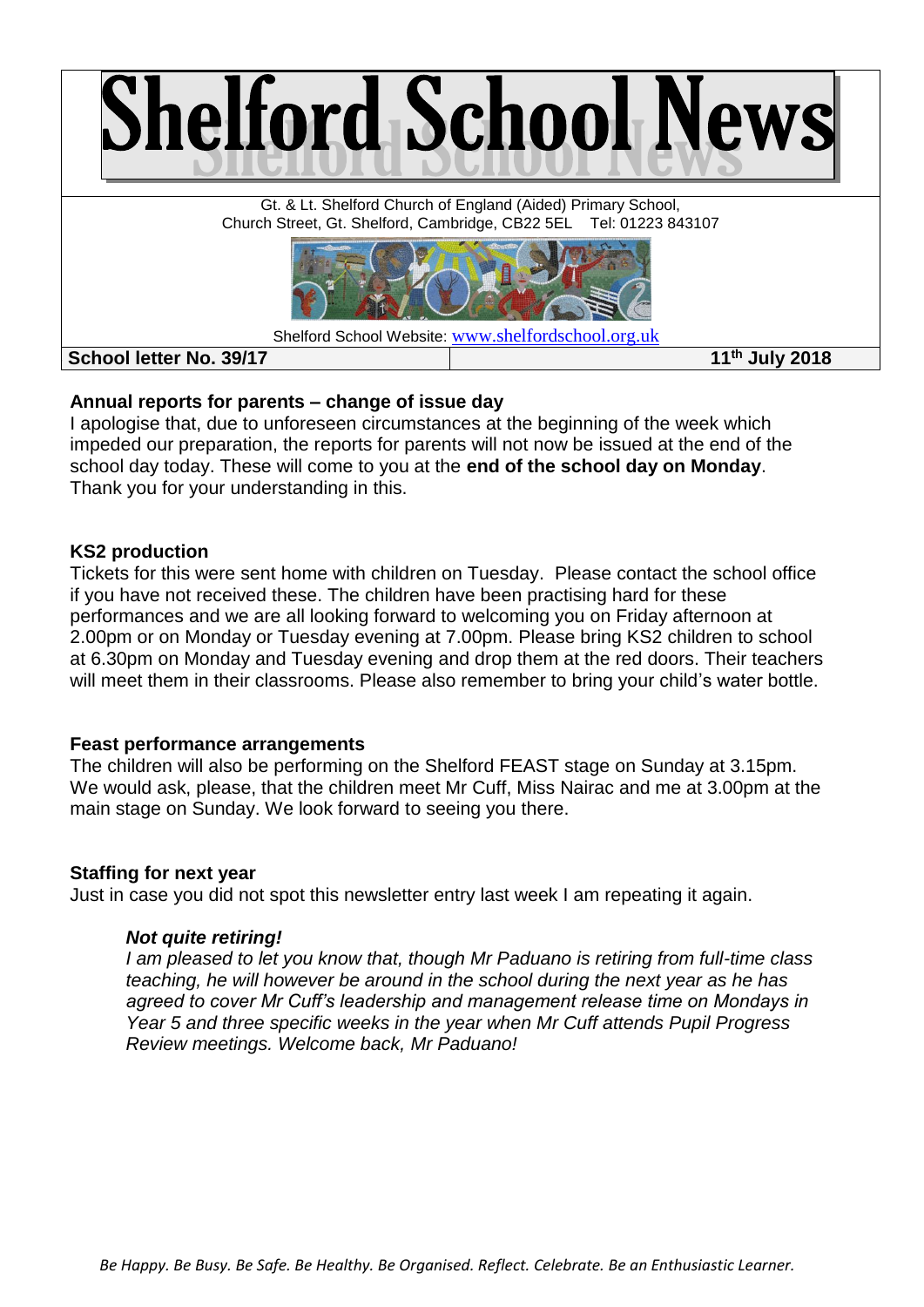### **Staffing will therefore be as follows:**

| ----      |                       | PPA cover                | <b>Teaching Assistants</b> |
|-----------|-----------------------|--------------------------|----------------------------|
|           |                       |                          |                            |
| Reception | Mrs Clarke/Mrs Unwin  | Mrs Kennedy              | Mrs Murray (until January) |
|           |                       |                          | Mrs Warne (from January)   |
| Year 1    | Miss Beck             | Mrs Kennedy              | Mrs Crawford               |
|           |                       |                          | Mrs Cusano/Mrs Kingman     |
| Year 2    | Miss Bachewich        | Mrs Kellock              | Mrs Kellock                |
|           |                       |                          | Mrs Rose/Miss Wesley       |
| Year 3    | Mrs Scott/ Mrs Ashton | Mrs Kellock              | Mrs Warne (until January)  |
|           |                       |                          | Mrs Murray (from January)  |
| Year 4    | Miss Nairac           | Mrs Kellock/Mrs Crawford | Mrs Dasher                 |
| Year 5    | Mr Cuff/Mr Paduano    | Mrs Kellock              | Miss Wesley                |
| Year 6    | Miss McLoughlin       | Mrs Kennedy              | Mrs Weston & Mrs Dasher    |

Mrs Kennedy will do one morning in each of Years 5, 1, R and 6

Kind regards, Mrs Evans

### **Checking for Verrucae**

Please can you ensure that you check your child's feet regularly for infections such as verrucae. These are very contagious and could easily be passed on to others. This is especially important at the moment whilst the children are swimming, but any activity where the children are bare foot, e.g. PE, gymnastics, jazz dance, could result in any infection spreading. If you suspect that your child has a verruca, please provide appropriate treatment and ensure that they bring rubber socks to wear during bare foot activities until the verruca is gone.

### **Packed lunches**

If your child brings a packed lunch to school, please ensure that it contains appropriate, healthy food choices, as we are seeing increasing amounts of food that are not permitted in school. Please note that fizzy drinks, sweets and chocolate bars are not permitted (although a chocolate covered biscuit is permitted). Very importantly, please remember not to include anything that may contain nuts. Thank you for your support in this.

### **Year 2 choir taster session**

This will take place on Friday 13<sup>th</sup> July from 8.00 - 8.45am. Please do consider sending your child to join Years 3, 4, 5 & 6 to try out this very popular activity in preparation for September. The last choir session for Year 3,4,5 & 6 will take place on Friday 20<sup>th</sup> July at 8.00am.

### **Badminton club**

On 17th July both groups need to attend.

#### **School uniform orders for next September**

All orders should be made on the Brigade website, [www.brigade.uk.com](http://www.brigade.uk.com/)

### **The current Year 5 class have chosen Royal blue sweatshirts as their Year 6 colour, so please remember to order this rather than red.**

*Be Happy. Be Busy. Be Safe. Be Healthy. Be Organised. Reflect. Celebrate. Be an Enthusiastic Learner.*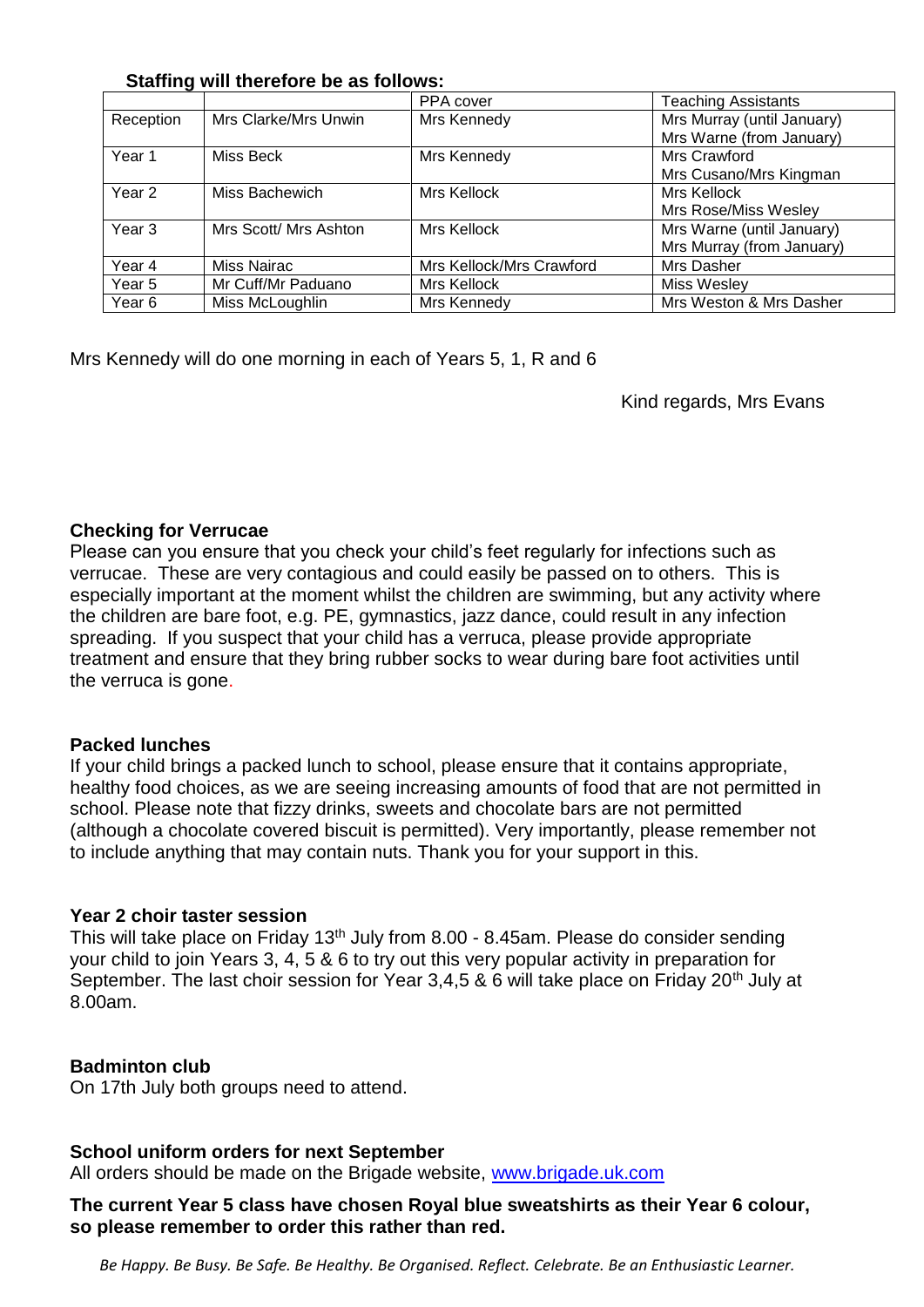### **Volunteer required for Netball Club**

A volunteer is required to help coach Year 5/6 alongside Mrs Crew on Mondays 3.30- 4.30pm. The sessions are fun and it is rewarding to see the children's skills develop. A knowledge of netball is essential along with the requirement to attend each week and the capacity to attend occasional after-school tournaments, two of which are in May. The necessary volunteer application form, DBS checks and induction session can all be easily completed via school. For more information, please enquire at the School office or email [rachel.crew@frog.co.uk](mailto:rachel.crew@frog.co.uk)

| Celebration assembly achievements - Friday 6th July 2018                                                                                                             |                                                                                                                                       |  |  |  |  |
|----------------------------------------------------------------------------------------------------------------------------------------------------------------------|---------------------------------------------------------------------------------------------------------------------------------------|--|--|--|--|
| This half term's Secrets of Success focus:<br>'Try new things'<br>$\bullet$<br>Headteacher's Award (4 house points):                                                 | Golden Mile-25 Miles Silver (4 house points):<br>Not awarded this week                                                                |  |  |  |  |
| Jake Humphreys<br>$\bullet$<br>Noah Scourfield<br>$\bullet$<br><b>Gilly Godsal</b><br>$\bullet$<br>Humairah Uddin<br>$\bullet$<br>Joshua Mitchell Jones<br>$\bullet$ | Golden Mile - 50 Miles Gold (4 house points)<br><b>Felix Mann</b><br>$\bullet$<br>• Christopher Graham-Leigh<br>• Sebastian Betsworth |  |  |  |  |
| <b>Emily Chatwin</b><br>$\bullet$<br><b>Wilf Wilkinson</b><br>$\bullet$<br><b>Flynn Darby</b><br>$\bullet$                                                           | Golden Mile – 75 Miles Emerald (4 house points)<br>• Rowan Alcock                                                                     |  |  |  |  |
| <b>Caitlin Bullock</b><br>$\bullet$<br><b>Noah Bennett</b>                                                                                                           | Golden Mile - 100 Miles Ruby (4 house points)<br><b>William Crump</b><br>$\bullet$                                                    |  |  |  |  |
| Star Writer (4 house points):<br>Not awarded this week<br>$\bullet$                                                                                                  | Celia (10 house points)<br><b>Lily Ripper</b>                                                                                         |  |  |  |  |
| Maths Investigator Award (4 house points):<br>Jacob Moss<br>$\bullet$                                                                                                | Cyril<br>Mr Cuff                                                                                                                      |  |  |  |  |
| Pen Licence:<br>Not awarded this week<br>$\bullet$                                                                                                                   | Care of Books (2 house points per class member)<br>$\bullet$ Year 3                                                                   |  |  |  |  |
| Golden Mile - 5 Miles (2 house points):<br>Not awarded this week<br>$\bullet$                                                                                        | Dinner winners (2 house points per class member)<br>Year 4<br>$\bullet$                                                               |  |  |  |  |
| Golden Mile-10 Miles Bronze (4 house points):<br>Not awarded this week<br>$\bullet$                                                                                  | Silver bins (2 house points per class member)<br>Year 1<br>$\bullet$<br>Year 5                                                        |  |  |  |  |
|                                                                                                                                                                      | This week's house winners:<br><b>Stags</b><br>$\bullet$                                                                               |  |  |  |  |

# **Payment for book bags, recorders etc.**

When paying for items available from the office, please **bring the correct money** as the office does not keep any petty cash for change. Prices are as follows:

| Book bags £6.00   Recorder books: |       | Recorders: £9 or £16 School hats: £2.50 |  |
|-----------------------------------|-------|-----------------------------------------|--|
|                                   | E4.00 |                                         |  |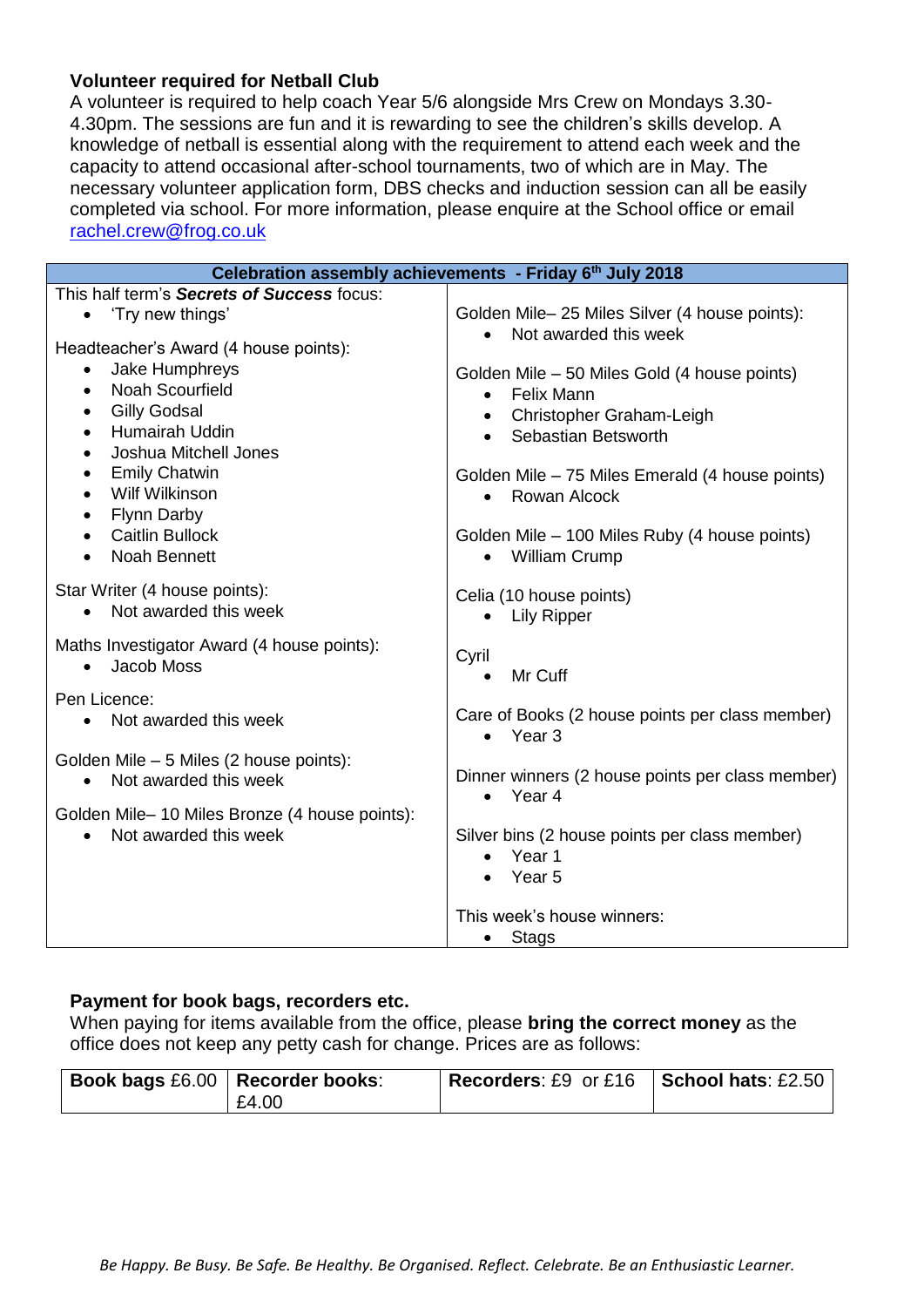# **PTA News: 11th July 2018**

**PTA Challenge 2018**: Thank you to the 'paw-some' Go Bradleys and all your sponsors for raising £1100+ for school and £200 for Amnesty International! Photos [https://mydonate.bt.com/fundraisers/gobradleys.](https://mydonate.bt.com/fundraisers/gobradleys)

Bradley loved taking up cycling, and now he's wondering what 2019 has in store…



**Kids' Disco:** THANK YOU Ali Melton and the dance divas for kicking off Feast week with the brilliant discos! Many thanks also to the Feast Bunch for all their support with the event. We have raised £671! \*\*\*\*\*

**Feast this Sunday**: Look out for the Shelford School stall at the Feast on Sunday. You could top the Marble Challenge or Giant Scrabble leader boards, or even win a prize in the birthday raffle! See you there between 12pm and 5pm.

\*\*\*\*\* **Cake/Lollies at the gate**: Thank you Year 3 bakers and chillers and all your happy customers! Our final cake at the gate raised a lolly-tastic £105.45! See next week's newsletter for the grand total and Cake Cup winners…

\*\*\*\*\* **Sports Day drinks**: Special thanks to the cold drinks team - refreshment donations raised £120.39!

\*\*\*\*\* **PTA event: Monday 23rd July, 3.30 – 5pm**: Join us straight after school on the field to thank and say goodbye to Mrs Evans, Mr Paduano and Mrs Jenkins, and hello to Mr Grey. All parents, carers and children welcome. Please reserve free tickets on Classlist or [pta@shelfordschool.org.uk.](mailto:pta@shelfordschool.org.uk)

**House T Shirts 2018-19**: The PTA will send out House T Shirt order forms in early September, once the new Reception children have met the Sorting Hat. Our aim is to have the T shirts ready for the second half of the Autumn term.

\*\*\*\*\*

\*\*\*\*\* **Year Reps for 2018-19:** Would you like to Rep next year? If you are tempted this time please talk to your current Reps or message Maria Lazarus via Classlist or [pta@shelfordschool.org.uk.](mailto:pta@shelfordschool.org.uk) Thank you.

Join the **86%** of us on Classlist at [www.classlist.com.](http://www.classlist.com/)

 $\widetilde{\mathbb{G}}$  Classlist

\*\*\*\*\*